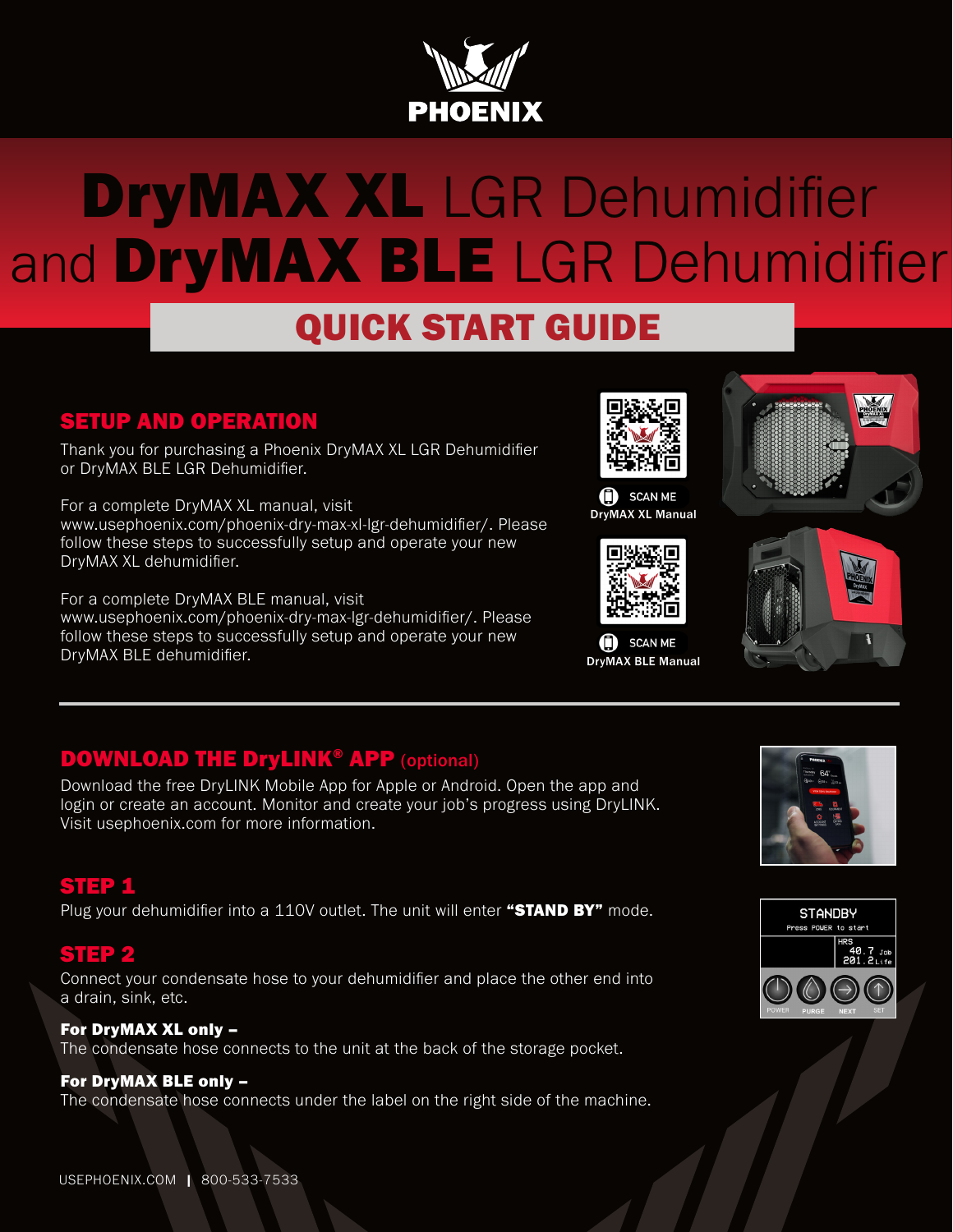# **DryMAX XL and DryMAX BLE LGR Dehumidifier**

# QUICK START GUIDE

#### STEP 3

Press the "POWER" button.

#### STEP 4

Compressor will turn on after 60 seconds. The status bar will pulse green.

#### STEP 5

When the light bar on the main dashboard is solid green, you are dehumidifying.

#### AFTER THE JOB

Press the "POWER" button.

Wait for the "POWERING DOWN" timer to finish. This allows the blower to remove water from the coils and it gives the coils a chance to warm up so they stop condensing water.

**IMPORTANT:** Final purge happens at the end of the power down cycle.

The unit will enter "STAND BY" mode.

Unplug the dehumidifier.

Disconnect the condensate hose.

#### CORD AND HOSE STORAGE

Put the power cord and condensate hose back in the storage pocket on the top of the dehumidifier.

#### For DryMAX XL only –

To store the cords in the storage pocket:

Wrap the condensate hose so that it fills the entire space.

Wrap the power cord slightly tighter so that it fits inside the condensate hose.

#### For DryMAX BLE only –

To store the cords in the storage pocket:

Wrap the power cord tightly first and place in the storage pocket.

Wrap the condensate hose and place on top of the cord into the storage pocket as far back as possible.









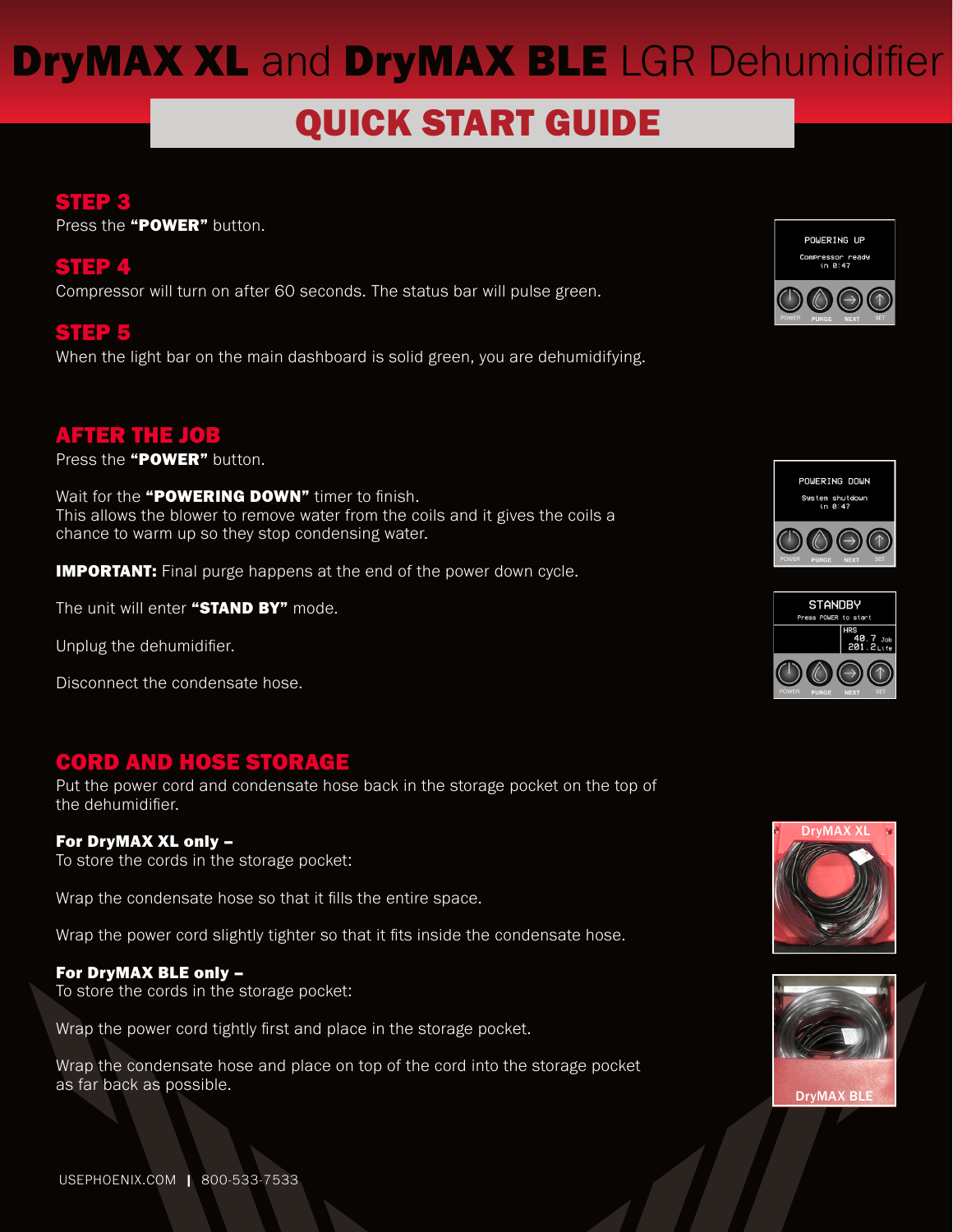# **DryMAX XL and DryMAX BLE LGR Dehumidifier**

# **QUICK START GUIDE**

### WARNING!

This appliance is not intended for use in elevations over 2,000 m (6,562 ft.).

It is designed to be used INDOORS ONLY.

If used in a wet area, plug it into a GROUND FAULT INTERRUPTER.

DO NOT use the Phoenix DryMAX XL or DryMAX BLE as a bench or table.

It must always be used in the horizontal position.

Never operate a unit with a damaged power cord. If the power cord is damaged, it must be replaced by the manufacturer, its service agent, or a similarly qualified person in order to avoid a hazard.

Do not unplug the unit by pulling on the cord. Grasp the plug firmly and pull it out of the wall socket or power receptacle.

ATTENTION: Cet appareil n'est pas conçu pour être utilisé à une altitude supérieure à 2000 m (6562 pi).

Il est conçu pour être utilisé UNIQUEMENT À L'INTÉRIEUR.

Si utilisé dans un endroit humide, branchez-le dans un INTERRUPTEUR DE DÉFAUT À LA TERRE.

NE PAS utiliser le Phoenix DryMAX XL ou DryMAX BLE comme banc ou table.

Il doit toujours être utilisé en position horizontale.

Ne faites jamais fonctionner un appareil avec un cordon d'alimentation endommagé. Si le cordon d'alimentation est endommagé, il doit être remplacé par le fabricant, son agent de service ou une personne de même qualification afin d'éviter tout danger.

Ne débranchez pas l'appareil en tirant sur le cordon. Saisissez la fiche fermement et retirez-la de la prise murale ou de la prise de courant.

Cet appareil n'est pas destiné à être utilisé par des personnes (y compris des enfants) ayant des capacités physiques, sensorielles ou mentales réduites, ou manquant d'expérience et de connaissances, à moins qu'une personne responsable de leur sécurité ne les ait supervisées ou instruites concernant leur utilisation. .

L'appareil doit être installé conformément aux réglementations de câblage nationales.

Veuillez prévoir un espace libre de 1 pied pour l'admission et l'échappement de l'appareil.

WARNING: Servicing the Phoenix DryMAX XL or DryMAX BLE with their high pressure refrigerant system and high voltage circuitry presents a health hazard which could result in death, serious bodily injury, and/or property damage. Only qualified service people should service this unit.

CAUTION: Do not operate unit without the top cover in place.

AVERTISSEMENT: L'entretien du Phoenix DryMAX XL ou DryMAX BLE avec son système de réfrigérant haute pression et ses circuits haute tension présente un risque pour la santé, pouvant entraîner la mort, des blessures corporelles graves et / ou des dommages matériels. Seuls les techniciens qualifiés doivent réparer cet appareil.

MISE EN GARDE: N'utilisez pas l'appareil sans le couvercle supérieur en place.